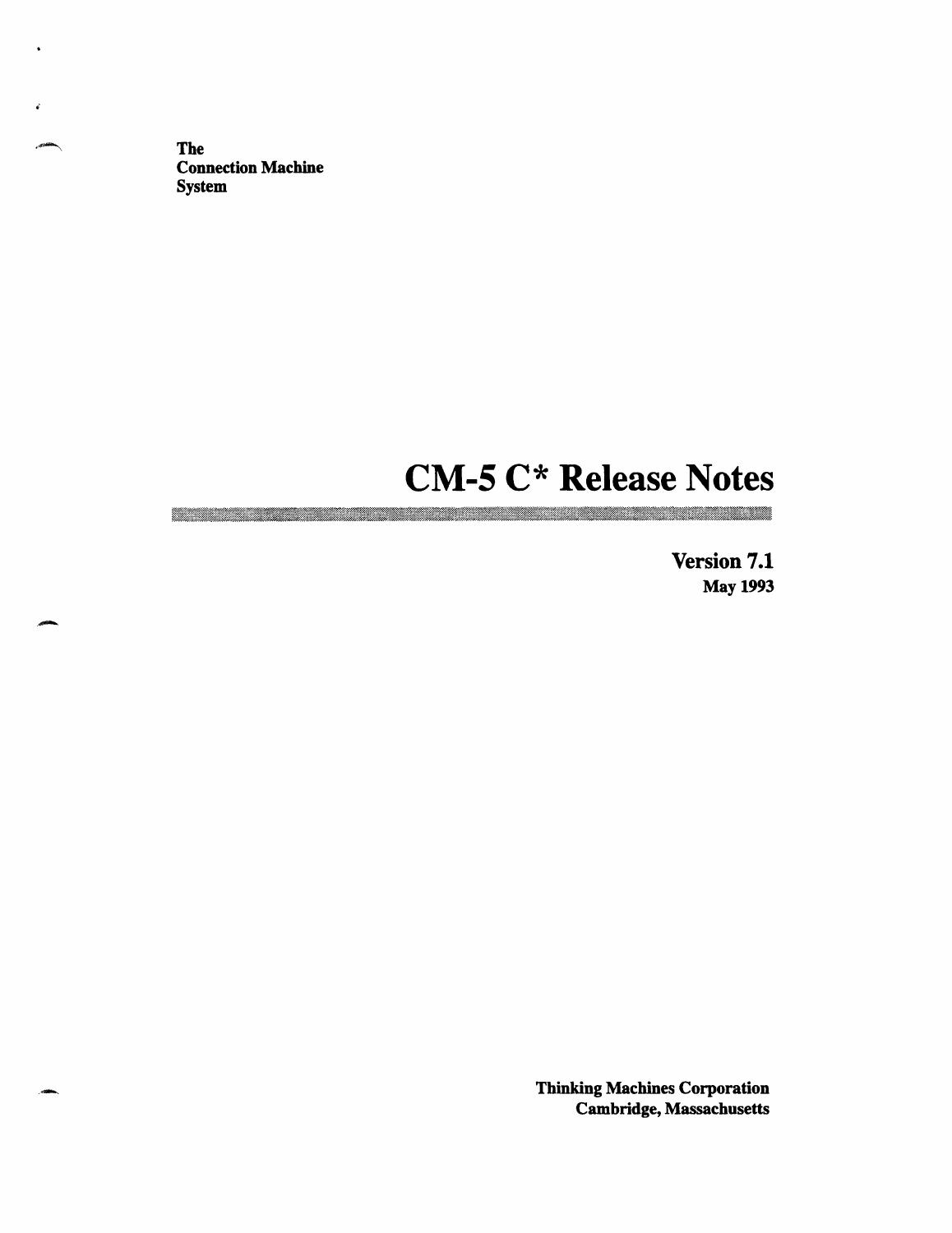First printing, May 1993

- .. . . . . . . . . . . . . . . . . . . . . . . . . . . . . . . . . . . . . . . . . . . . . . . . . . . . . . . . . . . . . . . . . . . . . . . . . .. I'. .

The information in this document is subject to change without notice and should not be construed as a commitment by Thinking Machines Corporation. Thinking Machines Corporation reserves the right to make changes to any products described herein to improve functioning or design. Although the information in this document has been reviewed and is believed to be reliable, Thinking Machines Corporation does not assume responsibility or liability for any errors that may appear in this document. Thinking Machines Corporation does not assume any liability arising from the application or use of any information or product described herein.

Connection Machine® is a registered trademark of Thinking Machines Corporation. CM, CM-2, CM-200, CM-5, and DataVault are trademarks of Thinking Machines Corporation. CMosr and Prism are trademarks of Thinking Machines Corporation.  $C^{\star\mathfrak{B}}$  is a registered trademark of Thinking Machines Corporation. Paris and CM Fortran are trademarks of Thinking Machines Corporation. Thinking Machines® is a registered trademark of Thinking Machines Corporation.

Copyright © 1993 by Thinking Machines Corporation. All rights reserved.

Thinking Machines Corporation 245 First Street Cambridge, Massachusetts 02142-1264 (617) 234-1000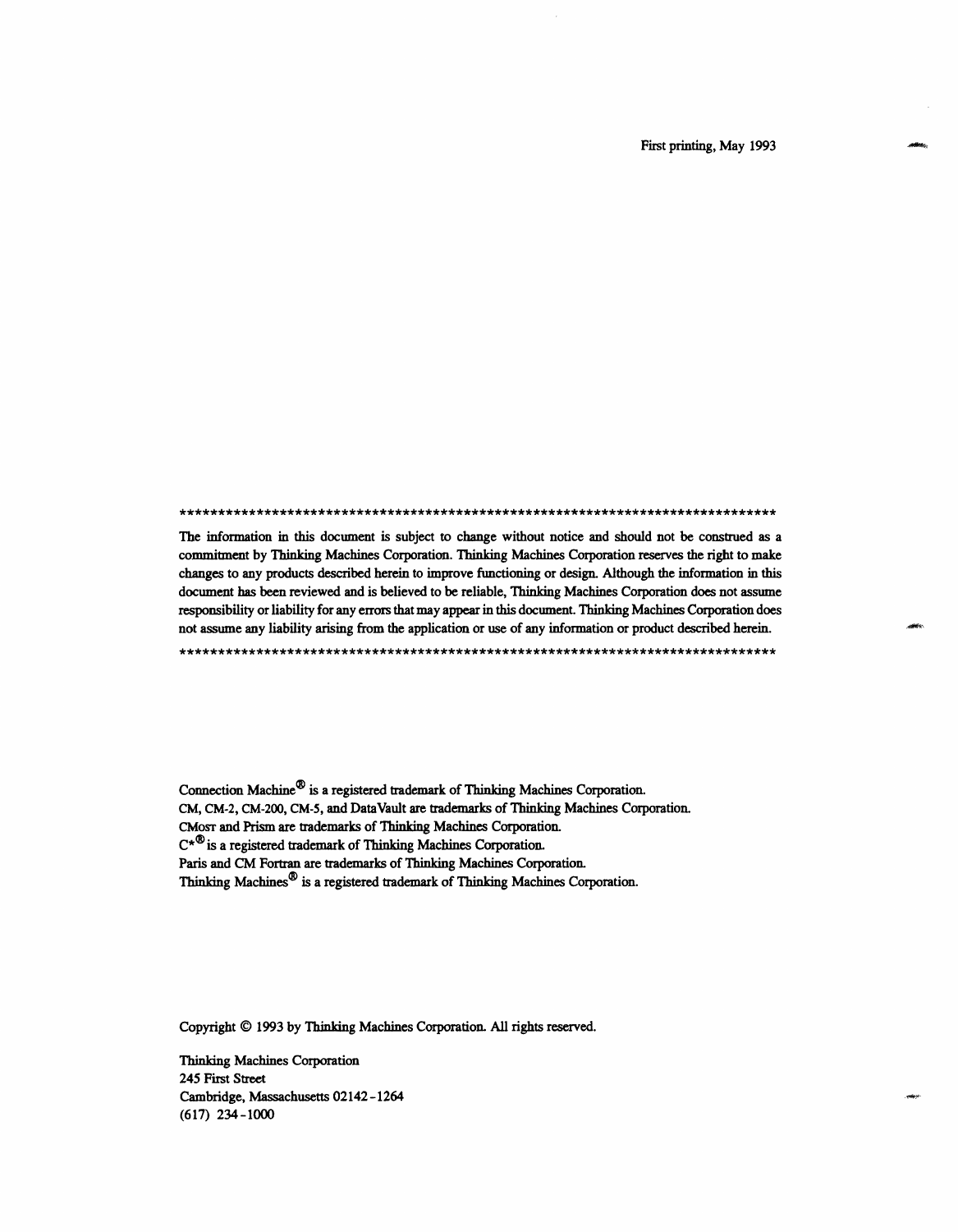# **Customer Support**<br><u>**Proportional contract of the contract of the contract of the contract of the contract of the contract of the contract of the contract of the contract of the contract of the contract of the contract of </u>**

Thinking Machines Customer Support encourages customers to report errors in Connection Machine operation and to suggest improvements in our products.

When reporting an error, please provide as much information as possible to help us identify and correct the problem. A code example that failed to execute, a session transcript, the record of a backtrace, or other such information can greatly reduce the time it takes Thinking Machines to respond to the report.

If your site has an applications engineer or a local site coordinator, please contact that person directly for support. Otherwise, please contact Thinking Machines' home office customer support staff:

| <b>Internet</b><br>Electronic Mail: | customer-support@think.com                                                                                                 |
|-------------------------------------|----------------------------------------------------------------------------------------------------------------------------|
| uucp<br>Electronic Mail:            | ames!think!customer-support                                                                                                |
| <b>U.S. Mail:</b>                   | <b>Thinking Machines Corporation</b><br><b>Customer Support</b><br>245 First Street<br>Cambridge, Massachusetts 02142-1264 |
| Telephone:                          | (617) 234–4000                                                                                                             |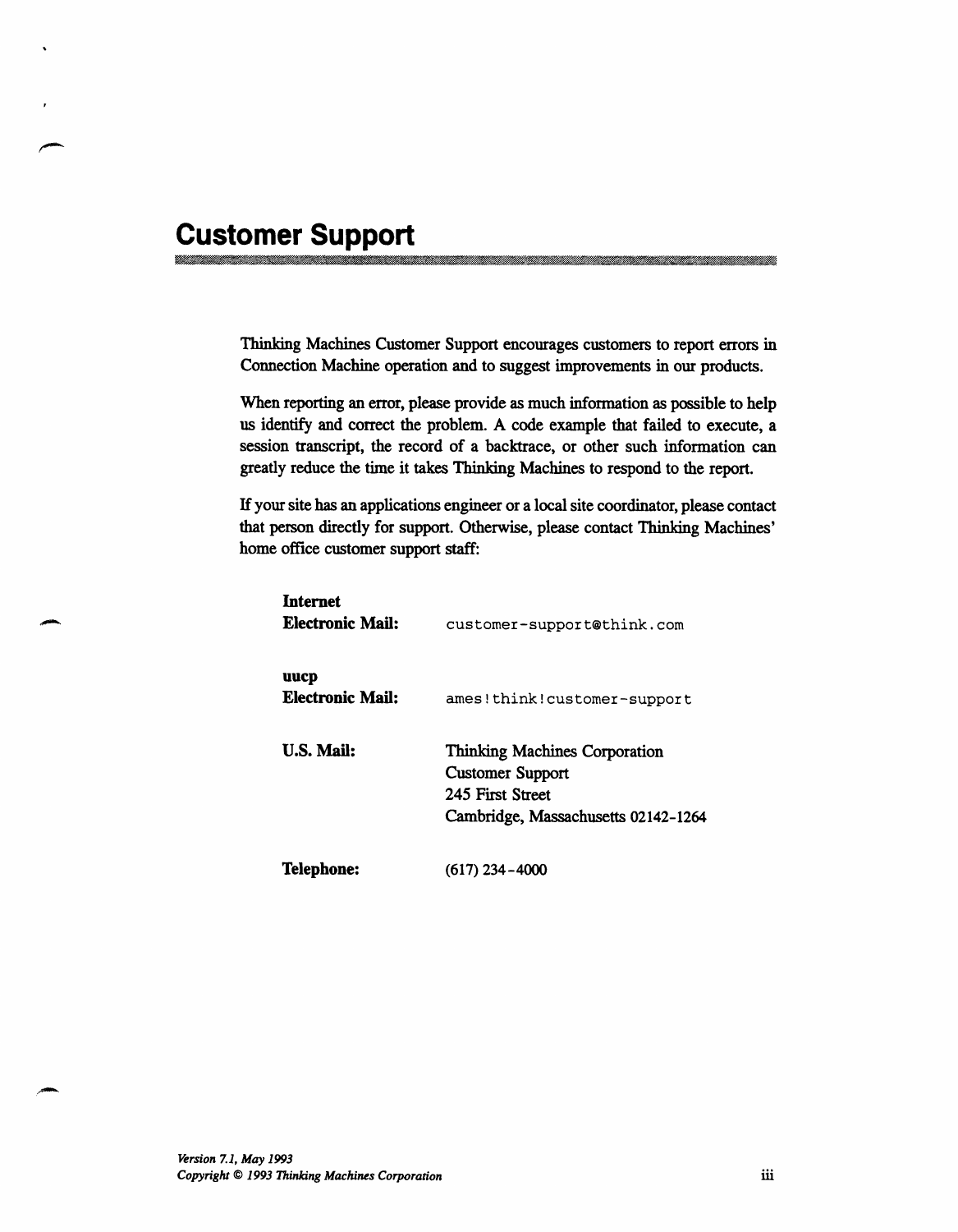# **CM-5 C\* Version 7.1 Release Notes**

<u>mana matang pang</u>

## **1 About CM-5 C\* Version 7.1**

CM-5  $C^*$  Version 7.1 is a new release of the CM-5  $C^*$  compiler. CM-5  $C^*$  is an implementation of the C\* language, as described in the *C\* Programming Guide.* Version 7.1 works with CMOST Version 7.2 S2 or later. CMOST Version 7.2 Beta Patch 3 is required to remove some restrictions in support for CMFS calls on CM-5s with vector units.

...

The release notes are organized as follows:

- \* Section 2 lists changes from the Beta release of Version 7.1.
- \* Section 3 lists differences between CM-5 C\* and CM-200 C\*.
- \* Section 4 discusses issues in porting CM-200  $C^*$  programs to the CM-5.

To learn about restrictions in this release, see the on-line bug update report, which is by default in the file **/usr/doc/cstar-7.1 .bugupdate;** if this file doesn't exist on your system, check with your system administrator.

### **2 Changes from the Beta Release**

The final release of Version 7.1 adds the features discussed in this section to CM-5 C\*.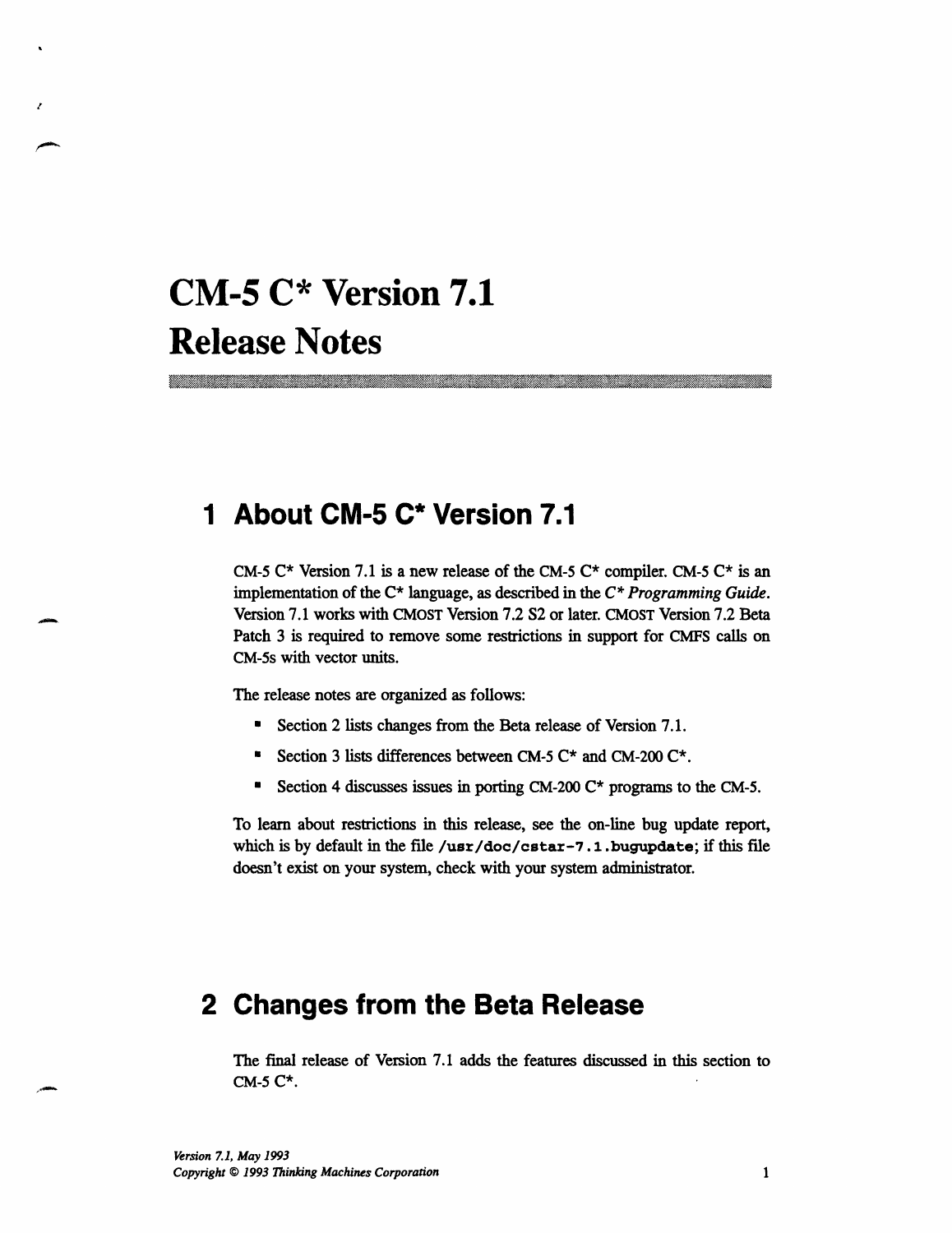#### **2.1 Routines for Manipulating Pointers to Parallel Variables**

A functional interface has been added that gives you access to the memory address and stride for a pointer to parallel variable, and lets you create pointers to parallel variables using this information. For a description of this interface, see Appendix C of the *C\* Programming Guide,* May 1993 edition.

#### **2.2 Interface for Calling C\* Routines from CM Fortran**

An interface is now available that lets you call  $C^*$  routines from a CM Fortran program. For complete information and sample programs, see Chapter 2 of the CM-5  $C^*$  User's Guide.

#### **2.3 Increased Performance**

Several areas of the compiler have been made more efficient for the official release of Version 7.1.

#### **2.4 CMFS\_dlseek Supported as of CMOST 7.2 Beta 2**

As of CMOST 7.2 Beta 2, CM-5 C\* will support **CMFS\_dlseek. CMFS\_dlseek** is the same as CMFS\_lseek, except that it takes a double as the argument specifying the number of bytes. A new  $C^*$  CMFS library will be shipped with CMOST 7.2 Beta 2 to support this enhancement.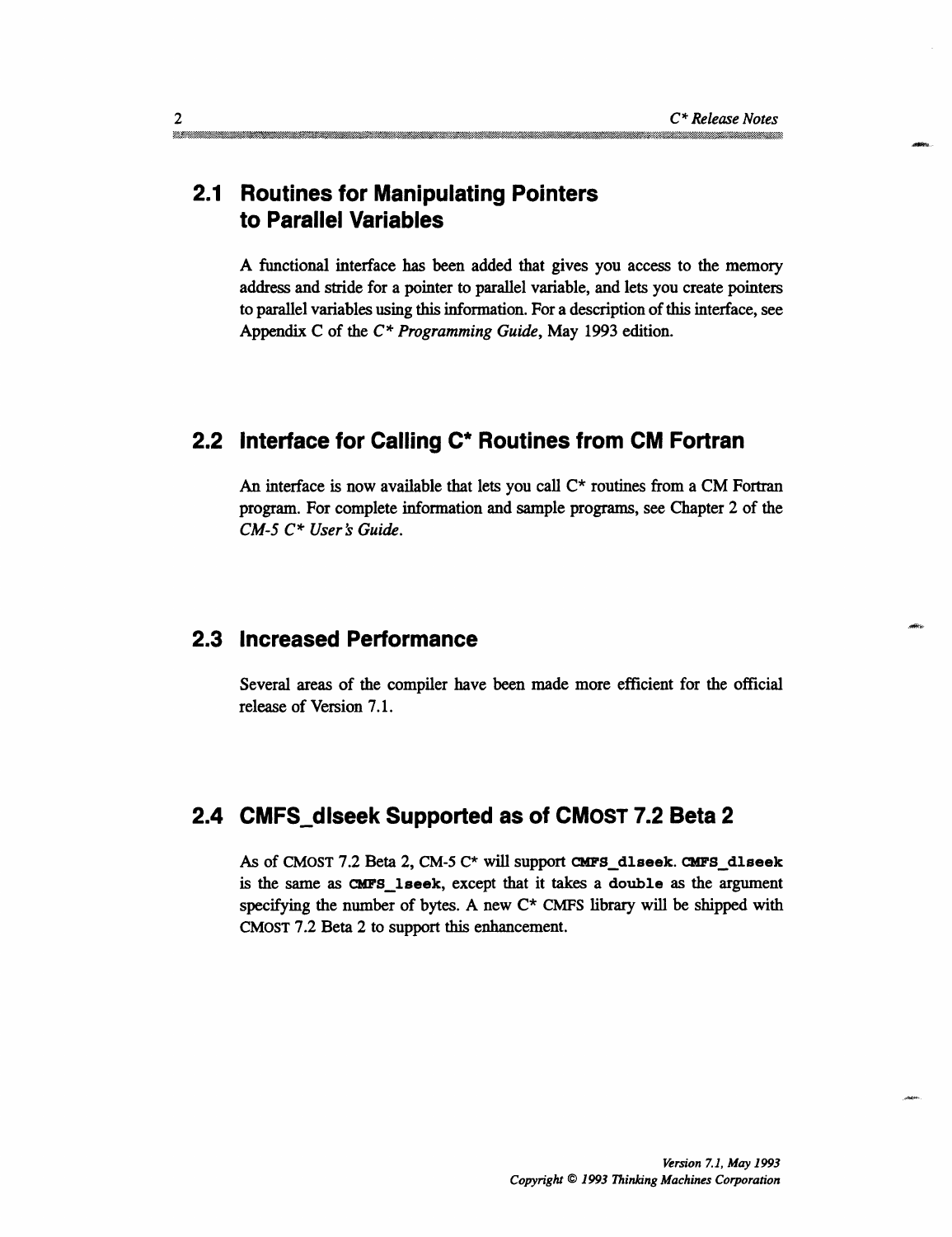## **3 Differences from CM-200 C\***

This section lists differences between CM-5  $C^*$  and  $C^*$  for the CM-2 and CM-200 (referred to as *CM-200 C\*).* For further information on these differences, see the *C\* Programming Guide,* May 1993 edition.

#### **3.1 Restriction on Shape Sizes Removed**

The CM-200  $C^*$  restrictions on shape extents are not present in CM-5  $C^*$ . The sizes of a shape's dimensions need not be powers of 2, and the total number of positions in the shape need not be a multiple of the number of physical processors that the C\* program is using. The only restriction is that the size of each dimension must be greater than 0.

#### **3.2 Different Size for Parallel bools**

On the CM-5, parallel bools occupy 1 byte of storage, not 1 bit, as on the CM-2 and CM-200. (This change is necessary because CM-5 memory is not bit-addressable.) The semantics of using **bools** remain the same; you need not change an existing program to deal with the new size. Memory usage will go up on the CM-5, however. Also note that on the CM-5, **boolsizeof** gives a size in bytes, and is therefore exactly like **sizoof.** See Section 5.4 of the C\* *Programming Guide* for more information.

#### **3.3 Programs Can't Call Paris**

CM-5 C\* programs can't call Paris routines (because there is no Paris on the CM-5). CM-2-specific header files such as **<cm/paris** .h> are not available on the CM-5.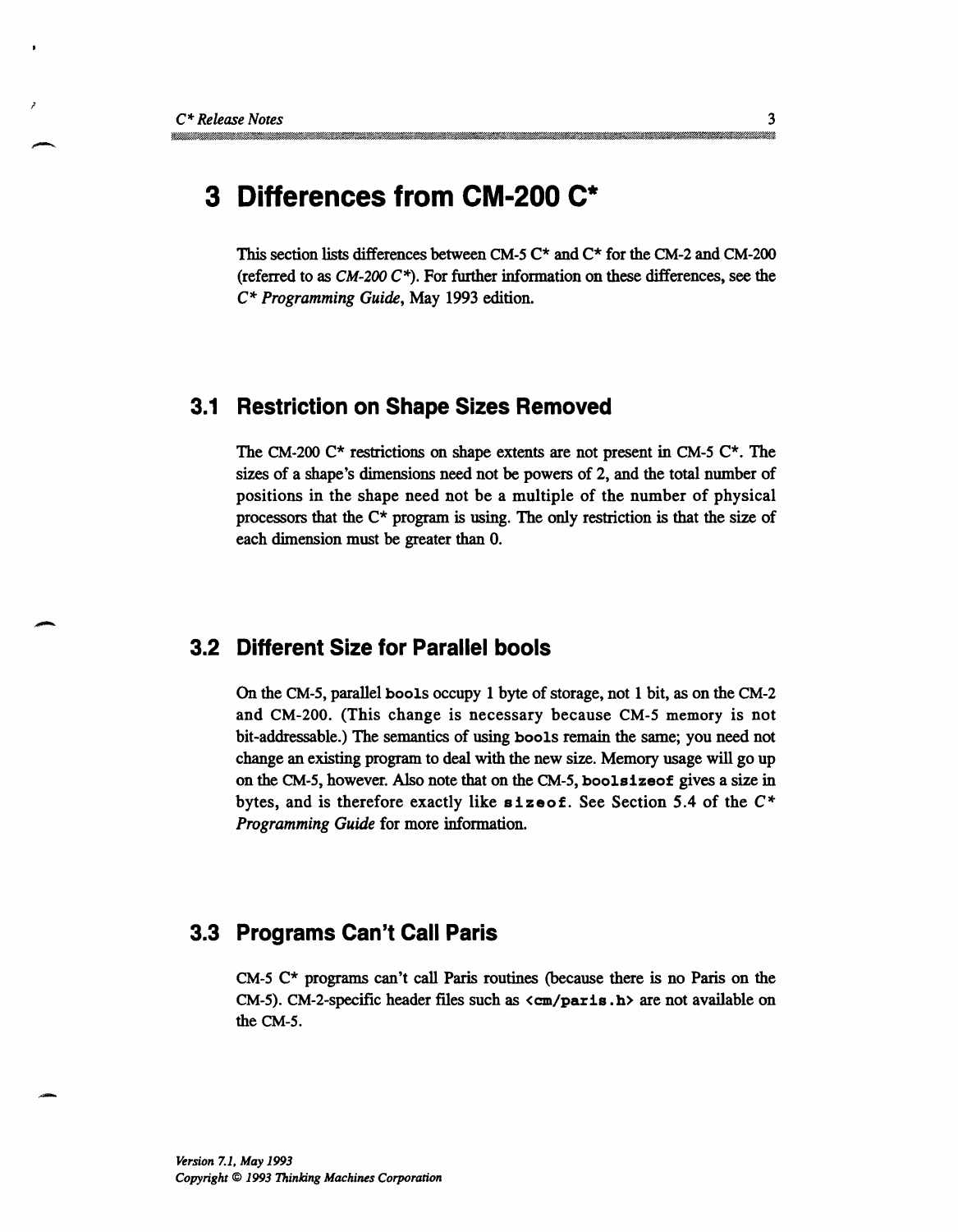#### **3.4 Improved Performance of Parallel Right Indexing**

Parallel indexing into parallel arrays performs better in CM-5  $C^*$  than it does in CM-200 C\*.

#### **3.5 New \*= and /= Reduction Operators**

CM-5 C\* implements the  $\ast$  = and /= parallel-to-scalar reduction operators.

As a binary reduction operator, \*= multiplies the values of the active elements of the parallel RHS by the value of the scalar LHS and assigns it to the LHS. As a unary operator, it returns the product of the active elements of the parallel variable.

As a binary reduction operator,  $/$  = divides the value of the scalar LHS by the product of the parallel RHS and assigns the result to the scalar LHS. When it is used as a unary operator, it returns the reciprocal of the product of all active positions in the parallel variable.

#### **3.6 ANSI Compliance**

The CM-5  $C^*$  compiler is generally compliant with the ANSI standard. This means that the CM-5  $C^*$  compiler will reject some programs that previously compiled without error.

#### **3.7 Parallel enums Are Supported**

Unlike the CM-200  $C^*$  compiler, CM-5  $C^*$  supports parallel enums. See Section 5.6 of the  $C^*$  *Programming Guide* for more information.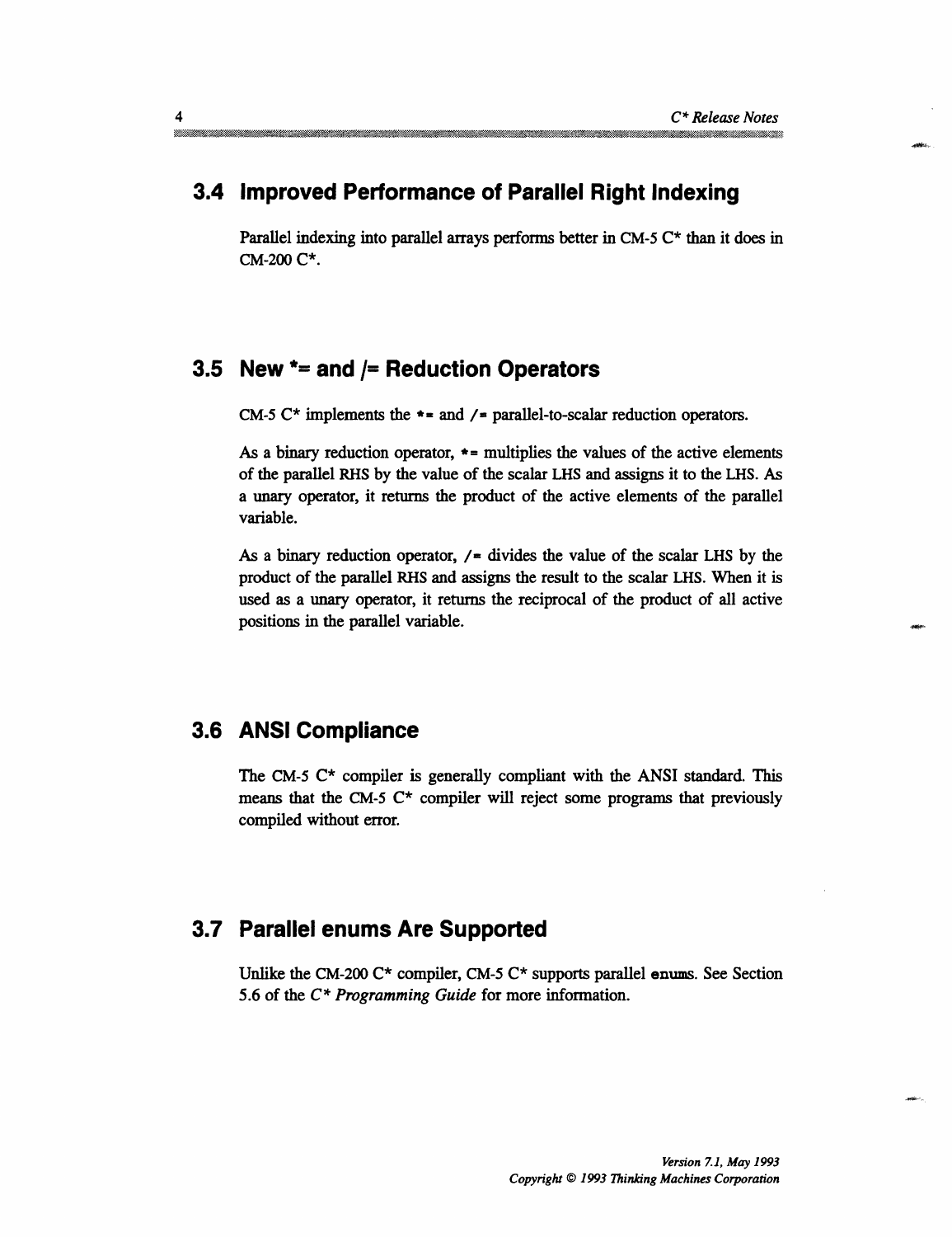#### **3.8 Limitations on Parallel Unions Removed**

The limitations on parallel unions discussed on page 60 of the *C\* Programming Guide,* Version 6.0.2, are removed in CM-5 C\*. Note, however, that taking advantage of the removal of these limitations may make your program nonportable. See Section 5.5 of the *C\* Programming Guide,* May 1993 edition.

#### **3.9 New Versions of read\_from\_pvar and write\_to\_pvar**

CM-5  $C^*$  overloads the communication functions read from pvar and write\_to\_pvar for parallel data of any length. Using these versions of read\_from\_pvar and write\_to\_pvar for aggregate data may make your program nonportable. See Section 14.4 of the *C\* Programming Guide* for more information.

#### **3.10 New allocated\_detailed\_shape Function**

CM-5 C\* has its own version of allocate\_detailed\_shape. For a description of it, see Appendix B of the *C\* Programming Guide.*

# **4 Porting CM-200 C\* Programs to the CM-5**

Most CM-200 C\* programs should port without difficulty to the CM-5. You must recompile and relink using the CM-5  $C^*$  compiler. This list summarizes the changes that you must make (when applicable) to ensure portability:

- **Remove all Paris calls.**
- Remove all calls to libraries not supported on the CM-5.